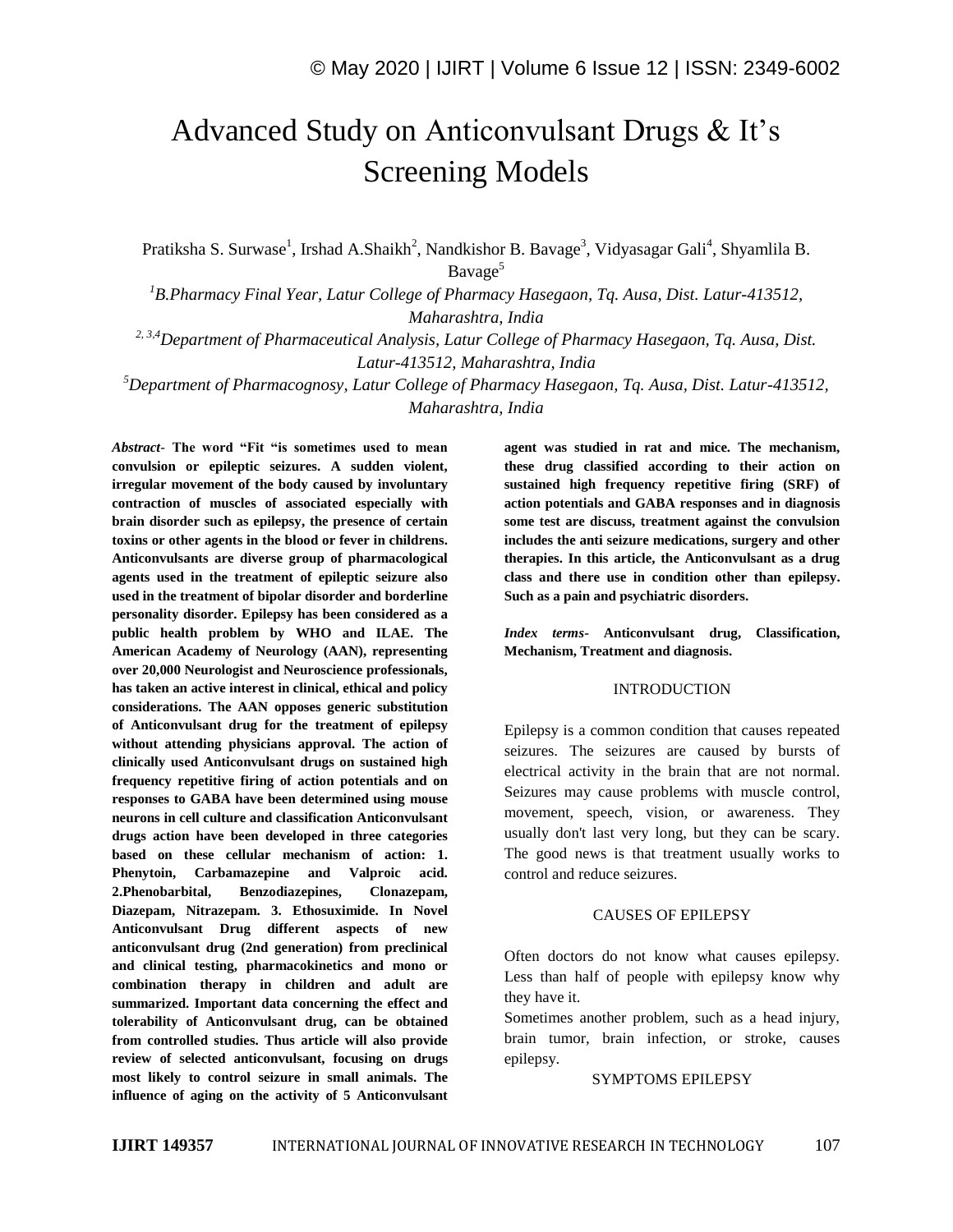The main symptom of epilepsy is repeated seizures that happen without warning. Without treatment, seizures may continue and become worse and more frequent over time.

There are different kinds of seizures. You may have only one type of seizure. Some people have more than one type. Depending on what kind of seizure you have:

- Your senses may not work right. For example, you may notice strange smells or sounds.
- You may lose control of your muscles.
- You may fall down, and your body may twitch or jerk.
- You may stare off into space.
- You may faint (lose consciousness).

### DIAGNOSIS OF EPILEPSY

Diagnosing epilepsy can be hard. If you think that you or your child has had a seizure, your doctor will first try to figure out if it was a seizure or something else with similar symptoms. For example, a muscle tic or a migraine headache may look or feel like a kind of seizure.

Your doctor will ask lots of questions to find out what happened to you just before, during, and right after a seizure. Your doctor will also examine you and do some tests, such as an EEG. This information can help your doctor decide what kind of seizures you have and if you have epilepsy.

# EPILEPSY CAN AFFECT YOUR LIFE:

Epilepsy affects each person differently. Some people have only a few seizures. Other people get them more often. Usually seizures are harmless. But depending on where you are and what you are doing when you have a seizure, you could get hurt. Talk to your doctor about whether it is safe for you to drive or swim.

If you know what triggers a seizure, you may be able to avoid having one. Getting regular sleep and avoiding stress may help. If treatment controls your seizures, you have a good chance of living and working like everyone else.

### EPILEPSY - HEALTH TOOLS

Health Tools help you make wise health decisions or take action to improve your health.

# EPILEPSY – CAUSE

Epilepsy may develop even though you do not have any risk factors (things that increase your risk). A cause cannot always be identified. This is especially true in many forms of childhood epilepsy. For some people, epilepsy can result from a tumor, infection, or damage to the brain.

Children and older adults are most likely to develop epilepsy, but it can start at any age. It is possible that epilepsy may run in families. But you do not have to have a family history to develop epilepsy.

Epileptic seizures occur when abnormal bursts of electricity in the brain briefly upset normal brain function. It's not always clear what triggers the bursts of abnormal electrical activity.

Conditions that can cause seizures include:

- Head injury.
- Stroke or conditions that affect the blood vessels (vascular system) in the brain.
- Hardening of the arteries (atherosclerosis) in the brain.
- Brain tumor.
- Brain infection, such as meningitis or encephalitis.
- Alzheimer's disease.
- Alcohol or drug abuse or withdrawal.

Tumors, scar tissue from injury or disease, or abnormal brain development may damage a specific area of the brain and cause partial seizures. But you may not have any of these conditions and still develop epilepsy.

# EPILEPSY – SYMPTOMS

Seizures are the only visible symptom of epilepsy. There are different kinds of seizures, and symptoms of each type can affect people differently. Seizures typically last from a few seconds to a few minutes. You may be alert during the seizure or lose consciousness. You may not remember what happened during the seizure or may not even realize you had a seizure.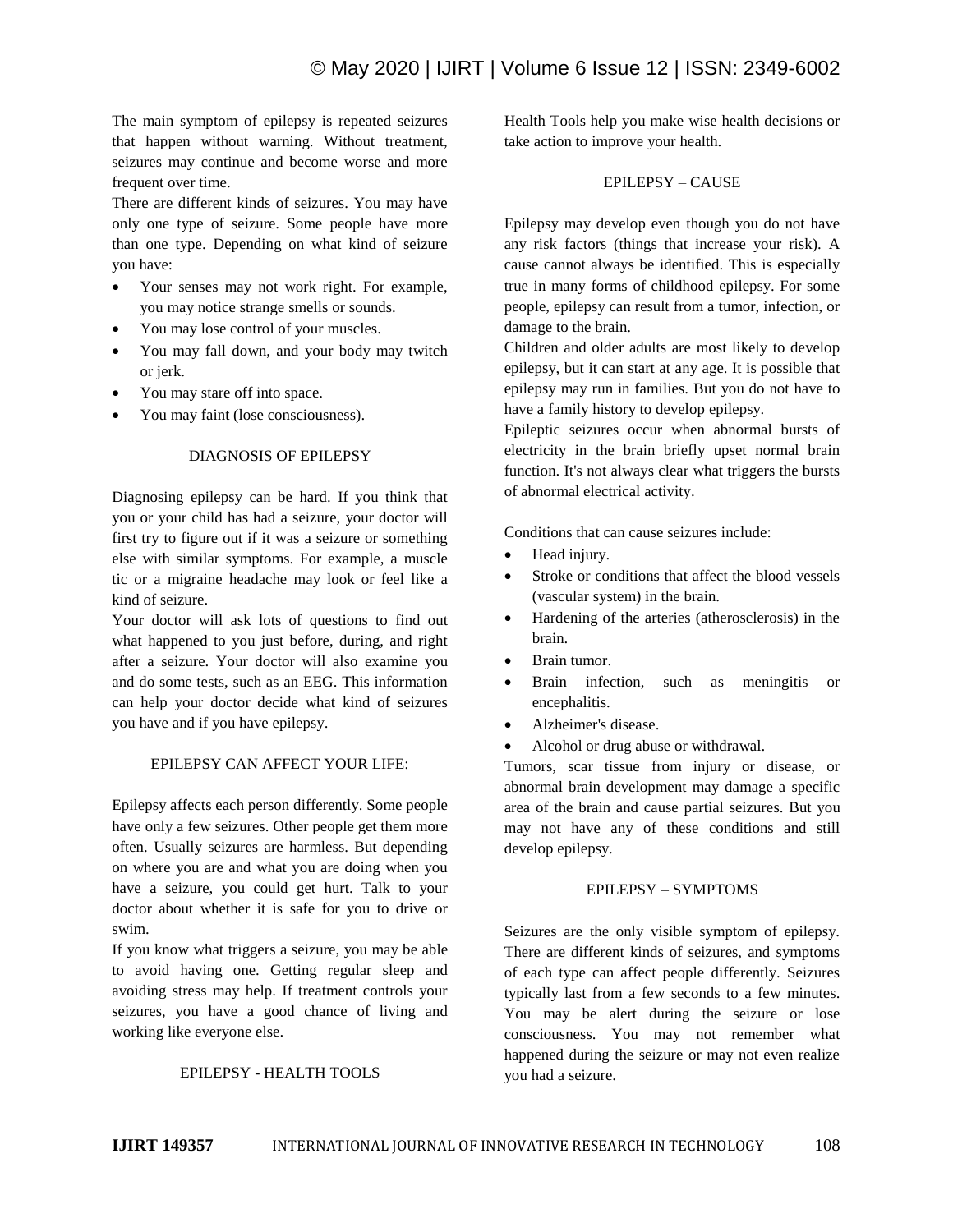Epileptic seizures often happen without warning, although some people may have an aura at the start of a seizure. A seizure ends when the abnormal electrical activity in the brain stops and brain activity begins to return to normal. Seizures may be either partial or generalized.

Partial seizures Partial seizures begin in a specific area or location of the brain. The most common types of partial seizures are:

- Simple partial seizures
- Complex partial seizures
- Partial seizures with secondary generalization.

Generalized seizures Seizures that begin over the entire surface of the brain are called generalized seizures. The main types of generalized seizures are:

- Generalized tonic-clonic seizures
- Myoclonic seizures
- Atonic seizures
- Tonic seizures

# TYPES OF EPILEPSY

There are many types of epilepsy. All types cause seizures. It can be hard to determine what type of epilepsy you have because of the numerous possible causes, because different types of seizures can occur in the same person, and because the types may affect each person differently. Some specific types of epilepsy are:

- 1. Benign focal childhood epilepsy
- 2. Childhood and juvenile absence epilepsy,
- 3. Infantile spasms (West syndrome),
- 4. Juvenile myoclonic epilepsy,
- 5. Lennox-Gastaut syndrome.
- 6. Temporal lobe epilepsy

### Types and Symptoms

Based on the type of behavior and brain activity, seizures are divided into two broad categories: generalized and partial (also called local or focal). Classifying the type of seizure helps doctors diagnose whether or not a patient has epilepsy.

Generalized seizures are produced by electrical impulses from throughout the entire brain, whereas partial seizures are produced (at least initially) by electrical impulses in a relatively small part of the brain. The part of the brain generating the seizures is sometimes called the focus. The most common types of seizures are listed below:

| <b>Seizures</b><br>Generalized | Symptoms                      |
|--------------------------------|-------------------------------|
| (Produced by the entire)       |                               |
| brain)                         |                               |
| Mal"<br>1. "Grand<br>$\alpha$  | Unconsciousness,              |
| Generalized<br>tonic-          | convulsions, muscle rigidity  |
| clonic                         |                               |
| 2. Absence                     | Brief loss of consciousness   |
| 3. Myoclonic                   | Sporadic (isolated), jerking  |
|                                | movements                     |
| 4. Clonic                      | Repetitive, jerking movements |
| 5. Tonic                       | Muscle stiffness, rigidity    |
| 6. Atonic                      | Loss of muscle tone           |

### Generalized Seizures

There are six types of generalized seizures. The most common and dramatic, and therefore the most well known, is the generalized convulsion, also called the grand-mal seizure. In this type of seizure, the patient loses consciousness and usually collapses. The loss of consciousness is followed by generalized body stiffening (called the "tonic" phase of the seizure) for 30 to 60 seconds, then by violent jerking (the "clonic" phase) for 30 to 60 seconds, after which the patient goes into a deep sleep (the "postictal" or after-seizure phase). During grand-mal seizures, injuries and accidents may occur, such as tongue biting and urinary incontinence.

Absence seizures cause a short loss of consciousness (just a few seconds) with few or no symptoms. The patient, most often a child, typically interrupts an activity and stares blankly. These seizures begin and end abruptly and may occur several times a day. Patients are usually not aware that they are having a seizure, except that they may be aware of "losing time."

Myoclonic seizures consist of sporadic jerks, usually on both sides of the body. Patients sometimes describe the jerks as brief electrical shocks. When violent, these seizures may result in dropping or involuntarily throwing objects.

Clonic seizures are repetitive, rhythmic jerks that involve both sides of the body at the same time.

Tonic seizures are characterized by stiffening of the muscles.

Atonic seizures consist of a sudden and general loss of muscle tone, particularly in the arms and legs, which often results in a fall.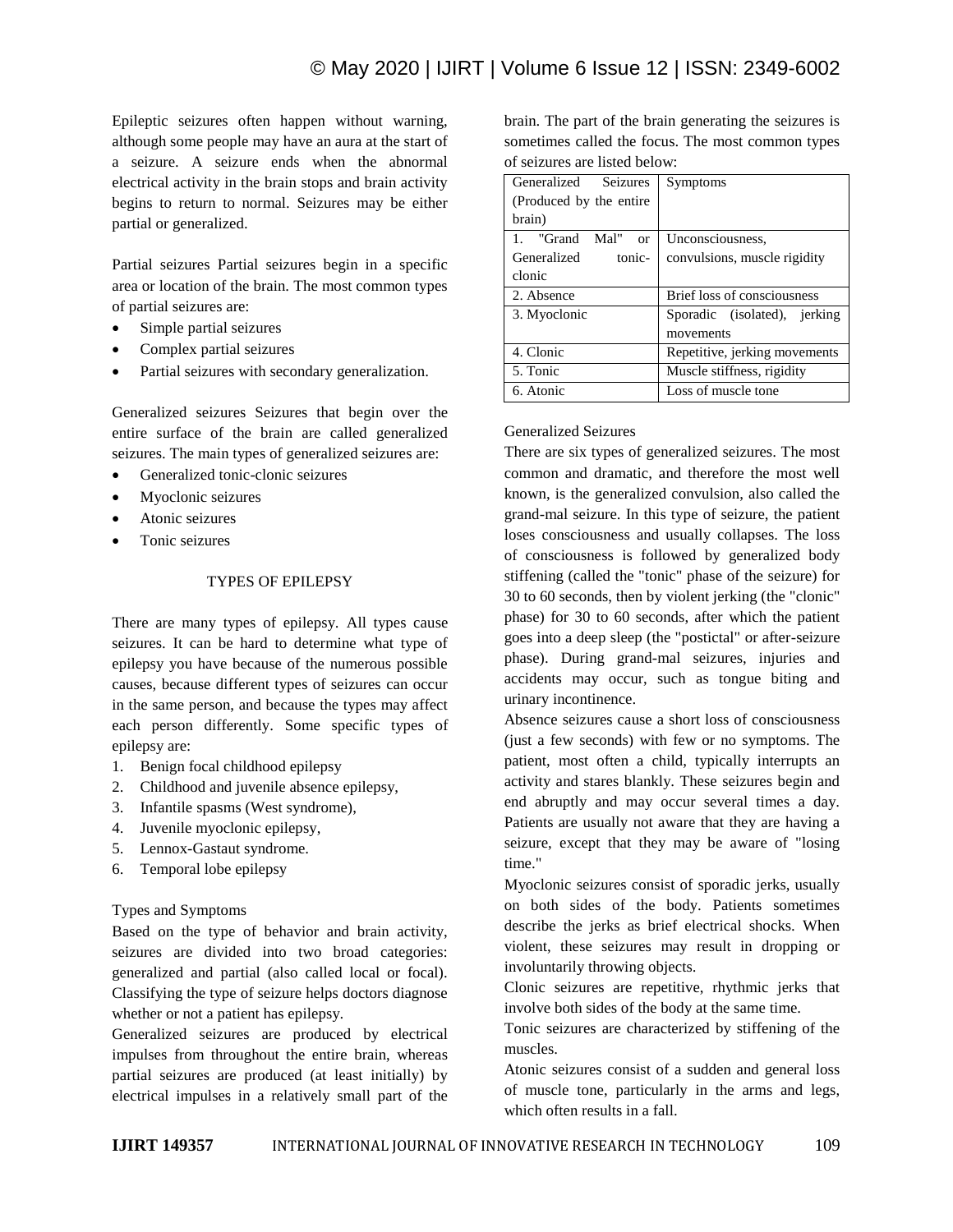| Partial            | Symptoms                             |
|--------------------|--------------------------------------|
| Seizures(Produced  |                                      |
| by a small area of |                                      |
| the brain)         |                                      |
| 1.Simple           | a. Jerking, muscle rigidity, spasms, |
| is<br>(awareness)  | head-turning                         |
| retained)          | b. Unusual sensations affecting      |
| a.SimpleMotor      | either the vision, hearing, smell    |
| b.SimpleSensory    | taste, or touch                      |
| c.Simple           | c. Memory or emotional               |
| Psychological      | disturbances                         |
| 2.Complex          | Automatisms such as lip smacking,    |
| (Impairment of     | chewing, fidgeting, walking and      |
| awareness)         | other repetitive, involuntary but    |
|                    | coordinated movements                |
| 3. Partial seizure | initially<br>Symptoms that are       |
| with secondary     | associated with a preservation of    |
| generalization     | consciousness that then evolves      |
|                    | into a loss of consciousness and     |
|                    | convulsions.                         |

Partial Seizures

### MECHANISM OF ACTION

Modern treatment of seizures started in 1850 with the introduction of bromides, which was based on the theory that epilepsy was caused by an excessive sex drive. In 1910, phenobarbital (PHB), which then was used to induce sleep, was found to have antiseizure activity and became the drug of choice for many years. A number of medications similar to PHB were developed, including primidone.

In 1938, Houston Merrit and Tracy Putnam described animal models for screening multiple compounds for antiepileptic activity in the Journal of the American Medical Association. In 1940, phenytoin (PHT) was found to be an effective drug for the treatment of epilepsy, and since then it has become a major firstline antiepileptic drug (AED) in the treatment of partial and secondarily generalized seizures.

In 1968, carbamazepine (CBZ) was approved, initially for the treatment of trigeminal neuralgia; later, in 1974, it was approved for partial seizures. Ethosuximide has been used since 1958 as a firstchoice drug for the treatment of absence seizures without generalized tonic-clonic seizures. Valproate (VPA) was licensed in Europe in 1960 and in the United States in 1978, and now is widely available throughout the world. It became the drug of choice in

primary generalized epilepsies and in the mid 1990s was approved for treatment of partial seizures.



Dynamic target of seizure control in management of epilepsy is achieving balance between factors that influence excitatory postsynaptic potential (EPSP) and those that influence inhibitory postsynaptic potential (IPSP).

Antiepileptic drugs can be grouped according to their major mechanism of action. Some antiepileptic drugs work by acting on combination of channels or through some unknown mechanism of action.

Sodium channel blockers

The firing of an action potential by an axon is accomplished through sodium channels. Each sodium channel dynamically exists in the following 3 states:

- A resting state, during which the channel allows passage of sodium into the cell
- An active state, in which the channel allows increased influx of sodium into the cell
- An inactive state, in which the channel AEDs that target the sodium channels prevent the return of these channels to the active state by stabilizing them in the inactive state. In doing so, they prevent repetitive firing of the axons (see the image below).



Some antiepileptic drugs stabilize inactive configuration of sodium (Na+) channel, preventing high-frequency neuronal firing.

Calcium channel blockers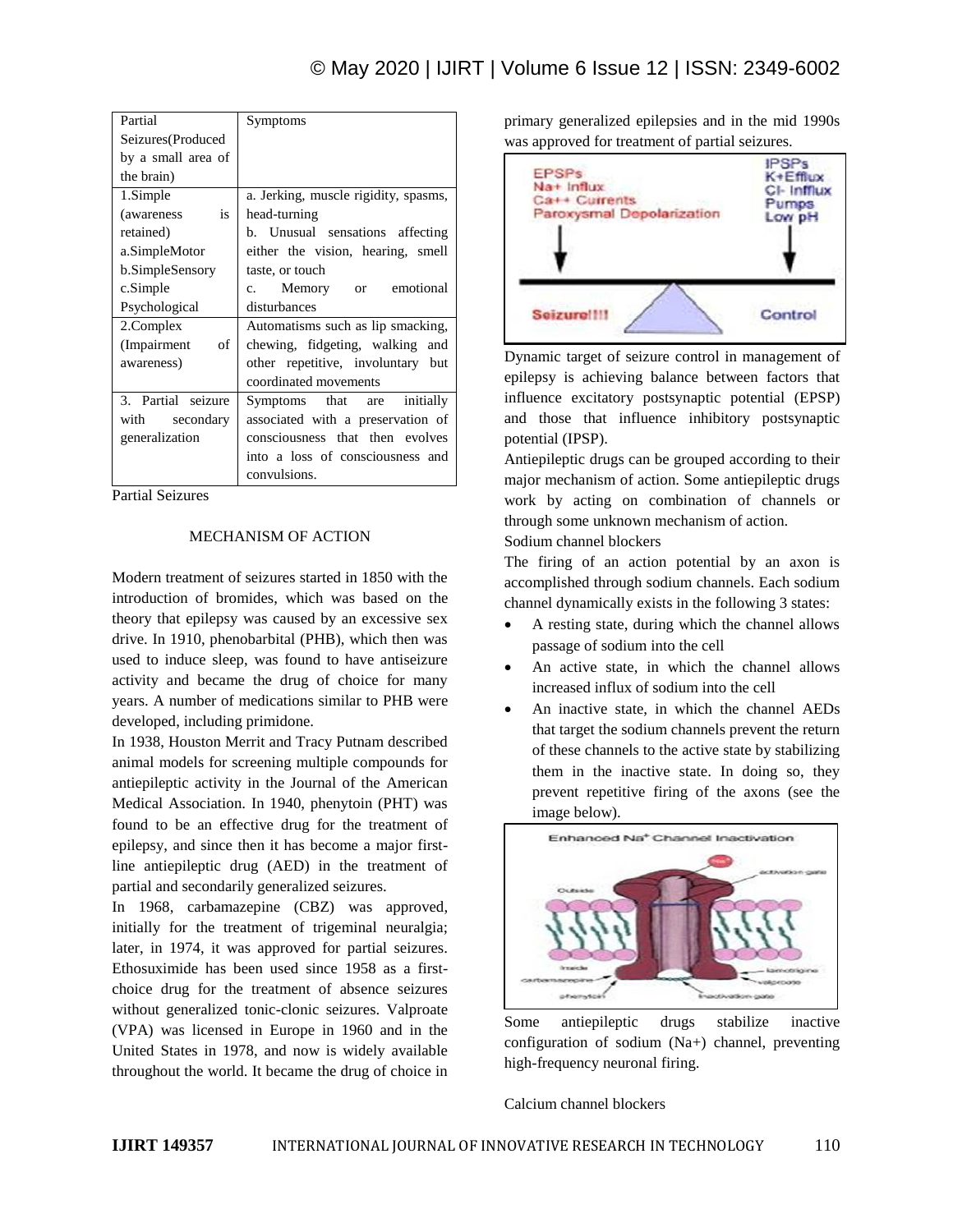# © May 2020 | IJIRT | Volume 6 Issue 12 | ISSN: 2349-6002

Calcium channels exist in 3 known forms in the human brain: L, N, and T. These channels are small and are inactivated quickly. The influx of calcium currents in the resting state produces a partial depolarization of the membrane, facilitating the development of an action potential after rapid depolarization of the cell.

Calcium channels function as the " pacemakers " of normal rhythmic brain activity. This is particularly true of the thalamus. T-calcium channels have been known to play a role in the 3 per second spike-andwave discharges of absence seizures. AEDs that inhibit these T-calcium channels are particularly useful for controlling absence seizures (see the image below).



Low-voltage calcium (Ca2+) currents (T-type) are responsible for rhythmic thalamocortical spike and wave patterns of generalized absence seizures. Some antiepileptic drugs lock these channels, inhibiting underlying slow depolarizations necessary to generate spike-wave bursts.

### GABA enhancers

Gamma-aminobutyric acid (GABA) has 2 types of receptors, A and B. When GABA binds to a GABA-A receptor, the passage of chloride, a negatively charged ion, into the cell is facilitated via chloride channels (see the image below). This influx of chloride increases the negativity of the cell (ie, a more negative resting membrane potential). This causes the cell to have greater difficulty reaching the action potential. The GABA-B receptor is linked to a potassium channel.



Gamma-aminobutyric acid (GABA)-A receptor mediates chloride (Cl-) influx, leading to hyperpolarization of cell and inhibition. Antiepileptic drugs may act to enhance Cl- influx or decrease GABA metabolism.

### Glutamate blockers

Glutamate receptors bind glutamate, an excitatory amino acid neurotransmitter. Upon binding glutamate, the receptors facilitate the flow of both sodium and calcium ions into the cell, while potassium ions flow out of the cell, resulting in excitation.

The glutamate receptor has 5 potential binding sites, as follows:

- The alpha-amino-3-hydroxy-5-methylisoxazole-4-propionic acid (AMPA) site
- The kainate site
- The N -methyl-D-aspartate (NMDA) site
- The glycine site
- The metabotropic site, which has 7 subunits (GluR 1-7)

In activation and inactivation time courses, desensitization kinetics, conductance, and ion permeability. Three main glutamate receptor subtypes are N-methyl-D-aspartate (NMDA), metabotropic, and non-NMDA (alpha-amino-3 hydroxy-5-methylisoxazole-propionic acid [AMPA] and kainate receptors). Antiepileptic drugs known to possess this



Schematic representation of N-methyl-D-aspartate (NMDA) receptor. Epilepsy - Risk

The risk for epilepsy increases if you have:

- Family history of epilepsy.
- Head injury (for example, a penetrating wound or skull fracture) with amnesia or loss of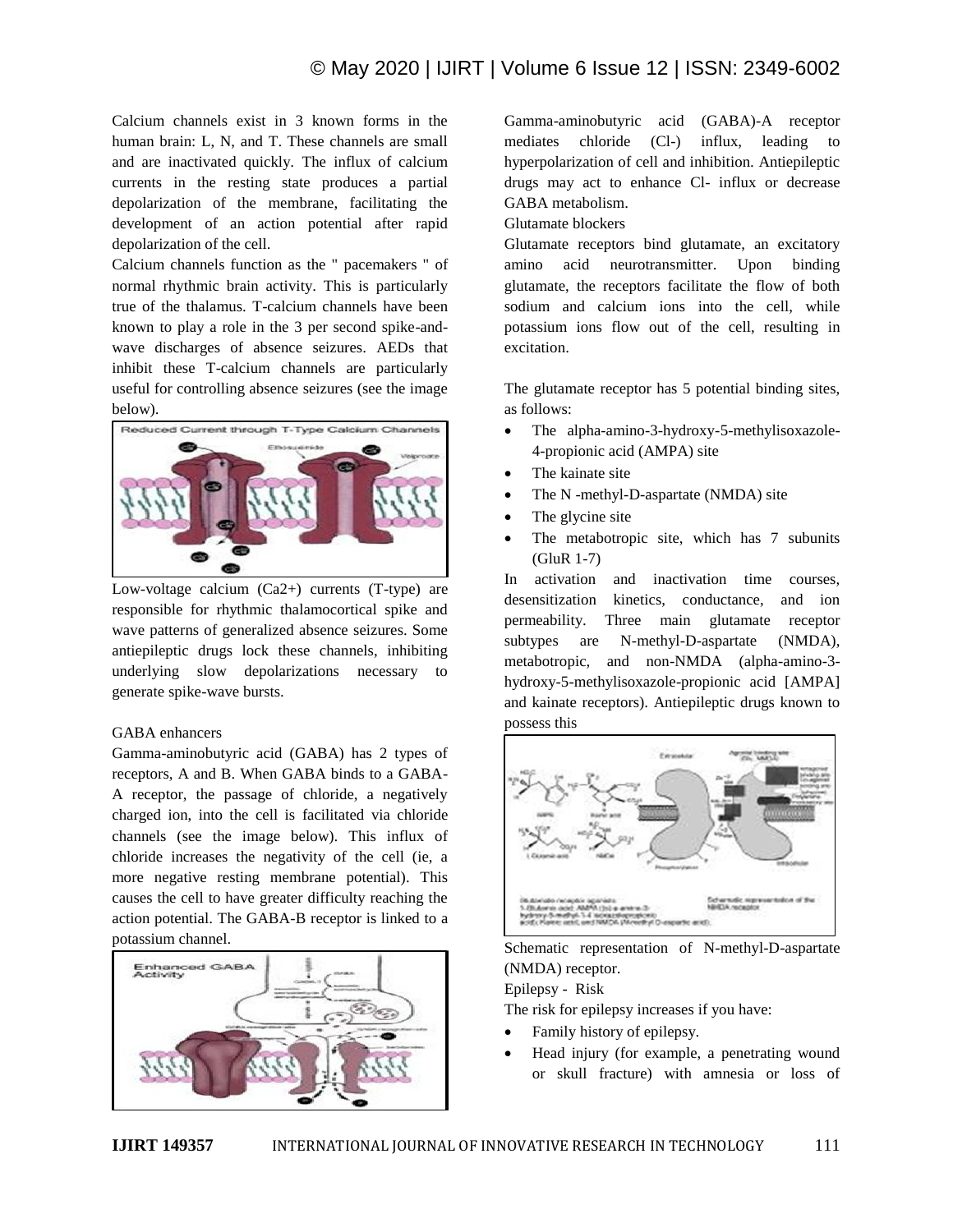consciousness for more than 24 hours. The more severe the injury, the higher the risk.

- Stroke or conditions that affect the blood vessels (vascular system) in the brain.
- Brain tumor.
- Brain infection, such as encephalitis or meningitis.
- Lead poisoning.
- Problems with brain development that occurred before birth.
- Substance abuse.
- Fever seizures that last a long time (also known as febrile convulsions).
- Alzheimer's disease.

Epilepsy may develop even though you do not have any risk factors. This is especially true of many forms of childhood epilepsy.

# Epilepsy - Exams and Tests Electroencephalogram (EEG)



### Imaging tests (MRI and CT)

Magnetic resonance imaging (MRI) and computed tomography (CT) are imaging tests that allow a doctor to view the brain and evaluate the cause and location of a possible source of epilepsy within the brain. The scans can reveal scar tissue, tumors, or structural problems in the brain that may be the cause of seizures or epilepsy. MRI is the more helpful test in most cases. Imaging tests may not be done after a first seizure, but they are recommended in many situations (such as after a first seizure in adults or after a head injury).

### Epilepsy - Prevention

Since the cause of epilepsy is often not clear, it generally is not possible to prevent it.

Head injury, a common cause of epilepsy, may be preventable. Always wear your seat belt in the car and a helmet when riding a bike or motorcycle, skiing, skating, or horseback riding.

### Epilepsy - Home Treatment

Controlling seizures caused by epilepsy requires a daily commitment to following your treatment plan. If you are using antiepileptic medicine, you must take your medicine exactly as prescribed. Not following the treatment plan is one of the main reasons why medicines fail to control seizures.

As you follow your treatment plan, also try to identify and avoid things that may make you more likely to have a seizure, such as:

- Not getting enough sleep.
- Using drugs or alcohol.
- Being emotionally stressed.
- Skipping meals.

If your child or someone else in your family has epilepsy, learn what to do when someone has a seizure.

If you have epilepsy (or your child has epilepsy):

- Be sure that any doctor treating you for any condition knows that you have epilepsy and knows what medicines you are taking, if any.
- Wear a medical identification bracelet.

# Epilepsy - Medications

Medicines to prevent epileptic seizures are called antiepileptics. The goal is to find an effective antiepileptic medicine that causes the fewest side effects.

Taking only one antiepileptic medicine prevents seizures in up to 7 out of 10 people who have partial seizures. About 8 out of 10 people have complete seizure control when they take more than one antiepileptic medicine.2 Although many people experience side effects, medicine is still the best way to prevent epileptic seizures. The benefits of treatment with medicine usually outweigh the drawbacks.

# Epilepsy - Surgery

Even though medicine is the most common approach to treating epilepsy, it does not always work. In almost one-third of people with epilepsy, medicine cannot control their seizures adequately (or at all, in some cases). This number is even higher in people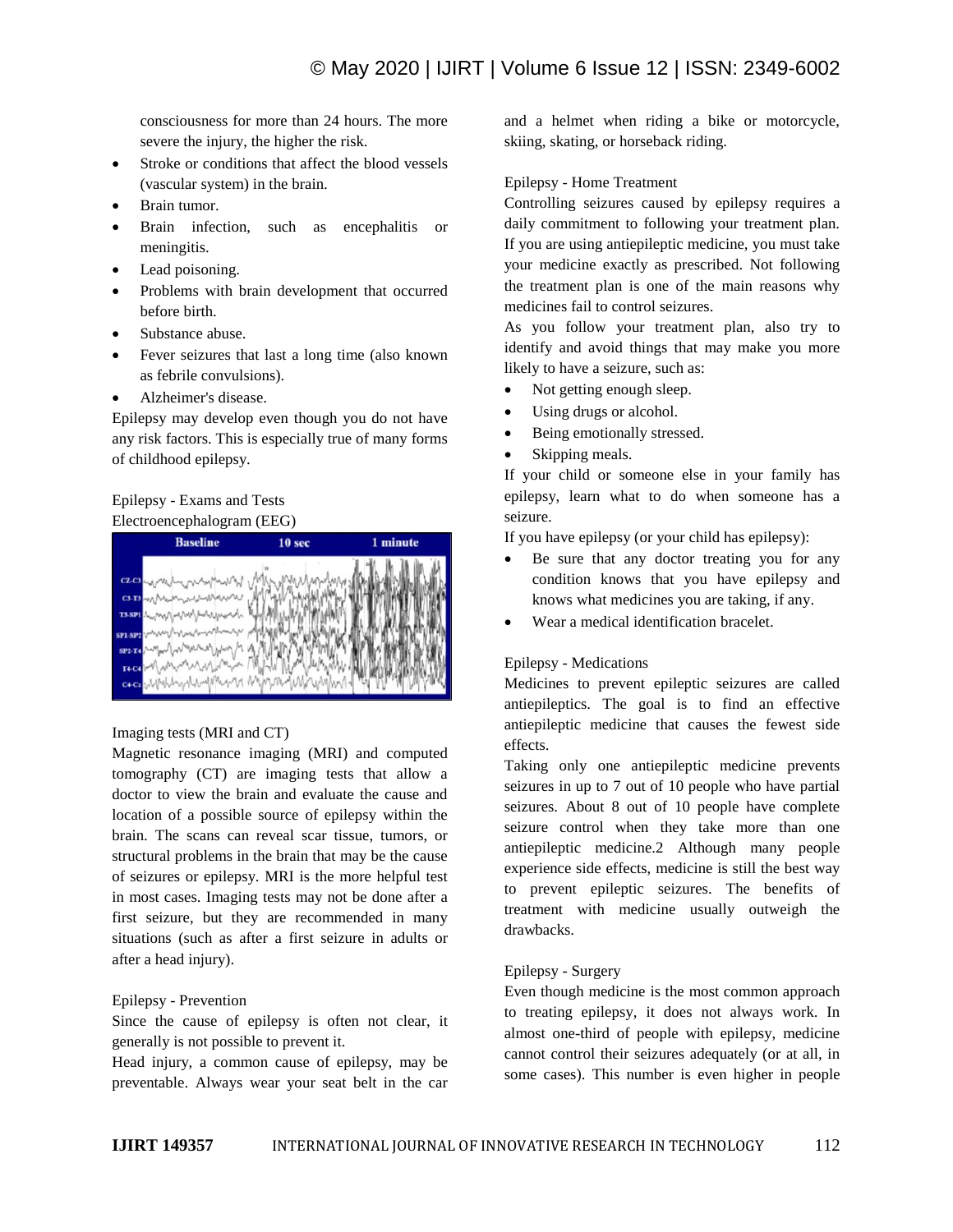with focal epilepsy. Surgery can greatly improve the lives of some people who have epilepsy.

You may be a good candidate for surgery if your seizures:

- Occur often enough to severely disrupt your life.
- Tend to result in injury or harm (for instance, if seizures cause frequent falls).
- Change or alter your consciousness.
- Are not controlled well with medicine, or you cannot tolerate the side effects of the medicines.

Epilepsy - Other Places To Get Help

**Organizations** 

National Institute of Neurological Disorders and Stroke

NIH Neurological Institute

P.O. Box 5801

Bethesda, MD��20824

| 1-800-352-9424   |
|------------------|
| $(301)$ 496-5751 |
| $(301)$ 468-5981 |
|                  |

Web Address: www.ninds.nih.gov

The National Institute of Neurological Disorders and Stroke (NINDS), a part of the National Institutes of Health, is the leading U.S. federal government agency supporting research on brain and nervous system disorders. It provides the public with educational materials and information about these disorders.

American Academy of Neurology

1080 Montreal Avenue

Saint Paul, MN 55116

Phone: 1-800-879-1960 (651) 695-2717

Fax: 651-695-2791

Web Address: www.thebrainmatters.org

Epilepsy Therapy Project

P.O. Box 742

Middleburg, VA 20118

Phone: (540) 687-8077

Fax: (540 687-8066

Email: info@epilepsytherapyproject.org

Web Address: www.epilepsy.com

Epilepsy Foundation

8301 Professional Place

Landover, MD $\bigcirc$  20785

Phone: 1-800-332-1000

Email: info@efa.org Web Address: www.epilepsyfoundation.org KidsHealth for Parents, Children, and Teens 10140 Centurion Parkway North Jacksonville, FL $\diamond$  32256 Phone: (904) 697-4100 Fax: (904) 697-4220 Web Address: www.kidshealth.org MedicAlert Foundation International 2323 Colorado Avenue Turlock, CA $\diamond$  95382 Phone: 1-888-633-4298

Web Address: www.medicalert.org

### Epilepsy - Other Treatment

For many years, antiepileptic medicine was the only treatment for people with epilepsy. This is still true for many people, although surgery is now an option for some. Seizures that cannot be controlled with medicine or treated by surgery may sometimes respond to other treatments.

### REFERENCES

- [1] Arrang JM, Garbarg M, Schwartz JC (1985) Autoregulation of histamine release in brain by presynaptic H3-receptors. Neurosci 15:533–562
- [2] Arrang JM, Garbarg M, Lancelot JC, Lecomte JM, Pollard H, Robba M, Schunack W, Schwartz JC (1987) Highly potent and selective ligands for histamine H3-receptors. Nature 327:117–123
- [3] Arrang JM, Roy J, Morgat JL, Schunack W, Schwartz JC (1990) Histamine H3-receptor binding sites in rat brain membranes: modulation by guanine nucleotides and divalent cations. Eur J Pharmacol 188:219–227
- [4] Haaksma EEJ, Leurs R, Timmerman H (1990) Histamine receptors: subclasses and specific ligands. PharmacTher 47:73–104
- [5] Hew KWS, Hodgkinson CR, Hill SJ (1990) Characterization of histamine H3-receptors in guinea-pig ileum with H3-selectiveligands. Br J Pharmacol 101:621–624
- [6] Hill SJ (1990) Distribution, properties, and functional characteristics of three classes of histamine receptor. Pharmacol Rev 42:45–83